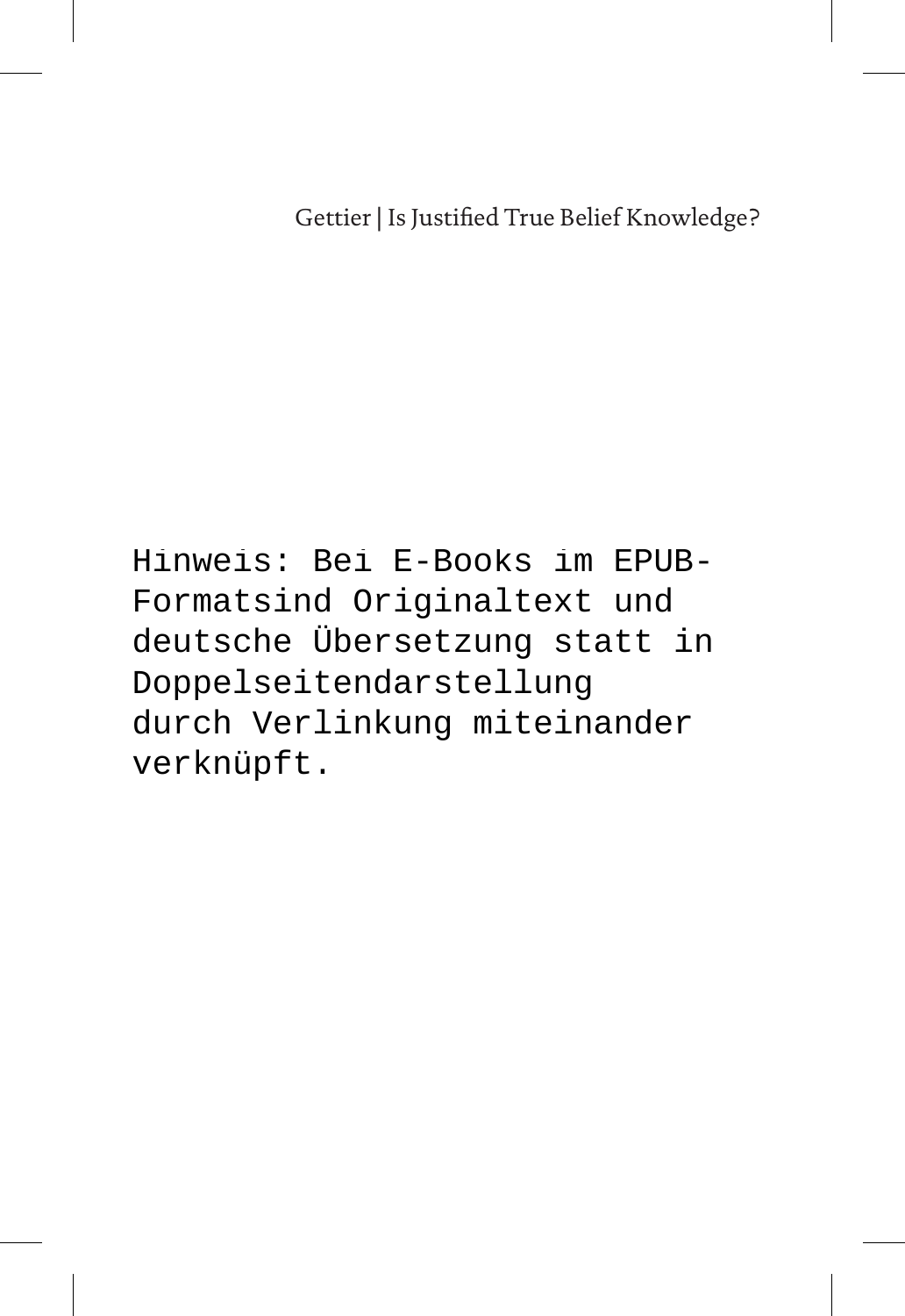Great Papers Philosophie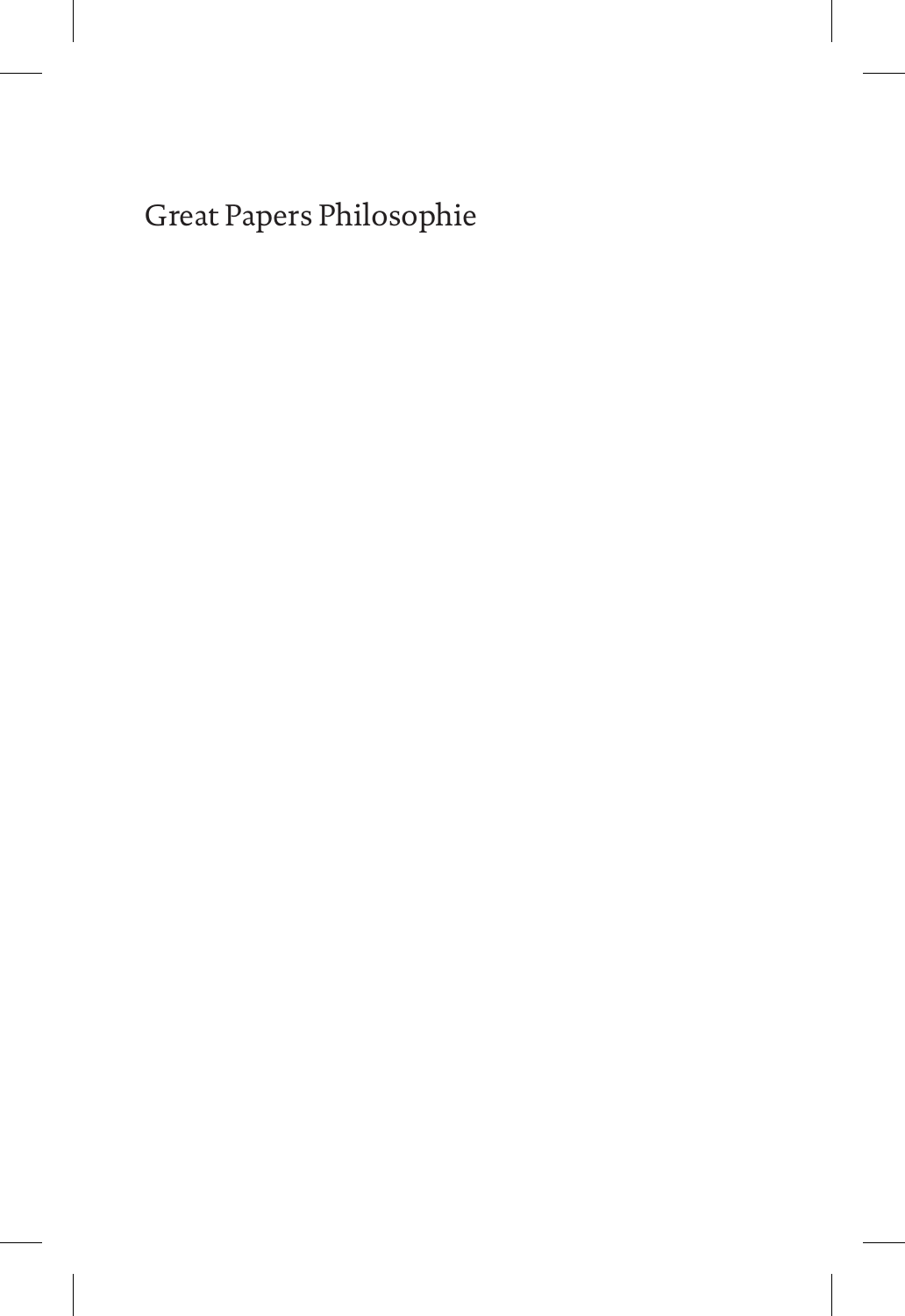# Edmund L. Gettier Is Justified True

Belief Knowledge?

Ist gerechtfertigte, wahre Überzeugung Wissen?

Englisch / Deutsch

Herausgegeben und übersetzt von Marc Andree Weber und Nadja-Mira Yolcu

Reclam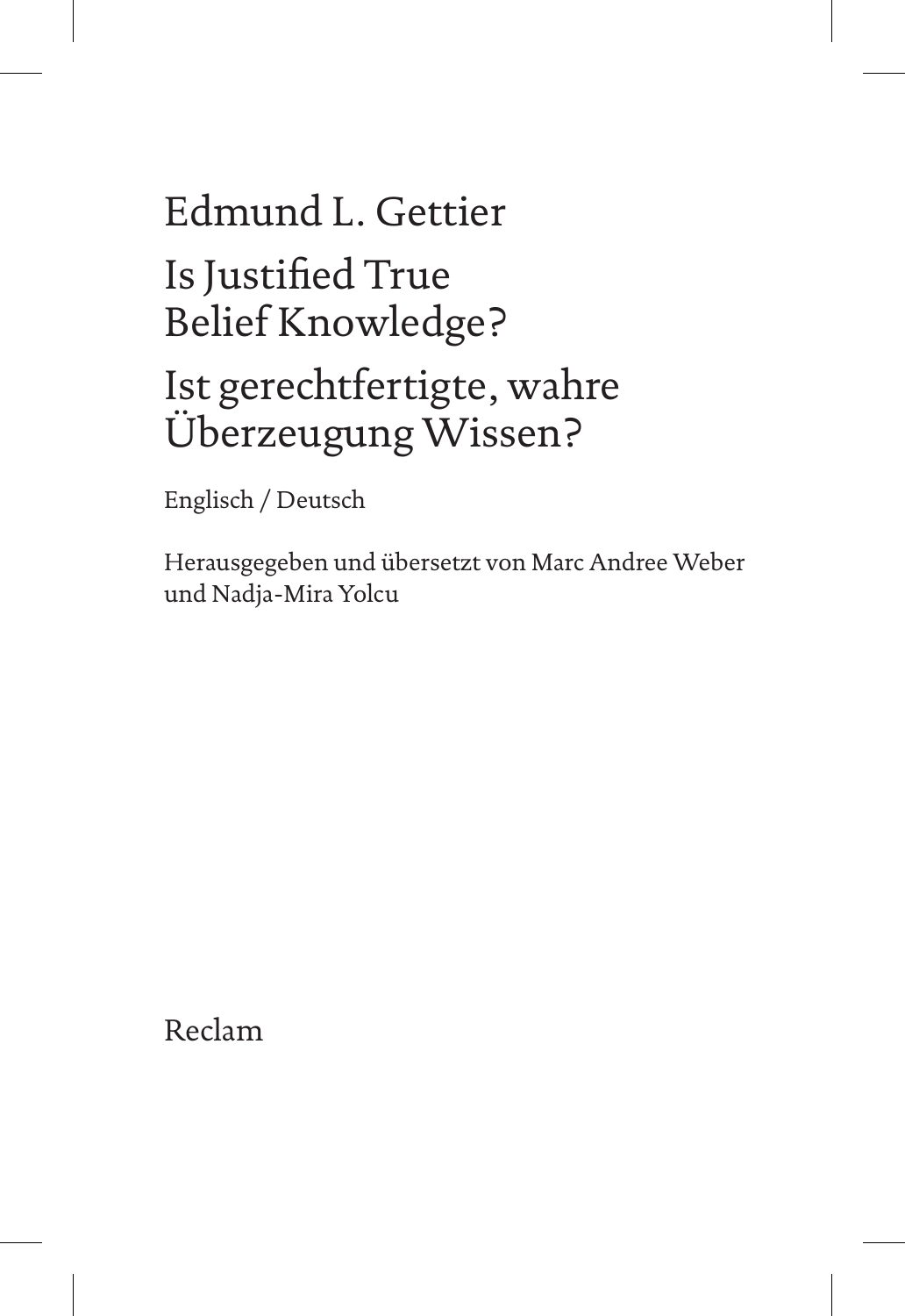Reclams Universal-Bibliothek Nr. 19577 2019 Philipp Reclam jun. Verlag GmbH, Siemensstraße 32, 71254 Ditzingen

Copyright © 1963, Oxford University Press

Gestaltung: Cornelia Feyll, Friedrich Forssman Druck und Bindung: Kösel GmbH & Co. KG, Am Buchweg 1, 87452 Altusried-Krugzell Printed in Germany 2019 Reclam, Universal-Bibliothek und Reclams Universal-Bibliothek sind eingetragene Marken der Philipp Reclam jun. GmbH & Co. KG, Stuttgart ISBN 978-3-15-019577-2

Auch als E-Book erhältlich

www.reclam.de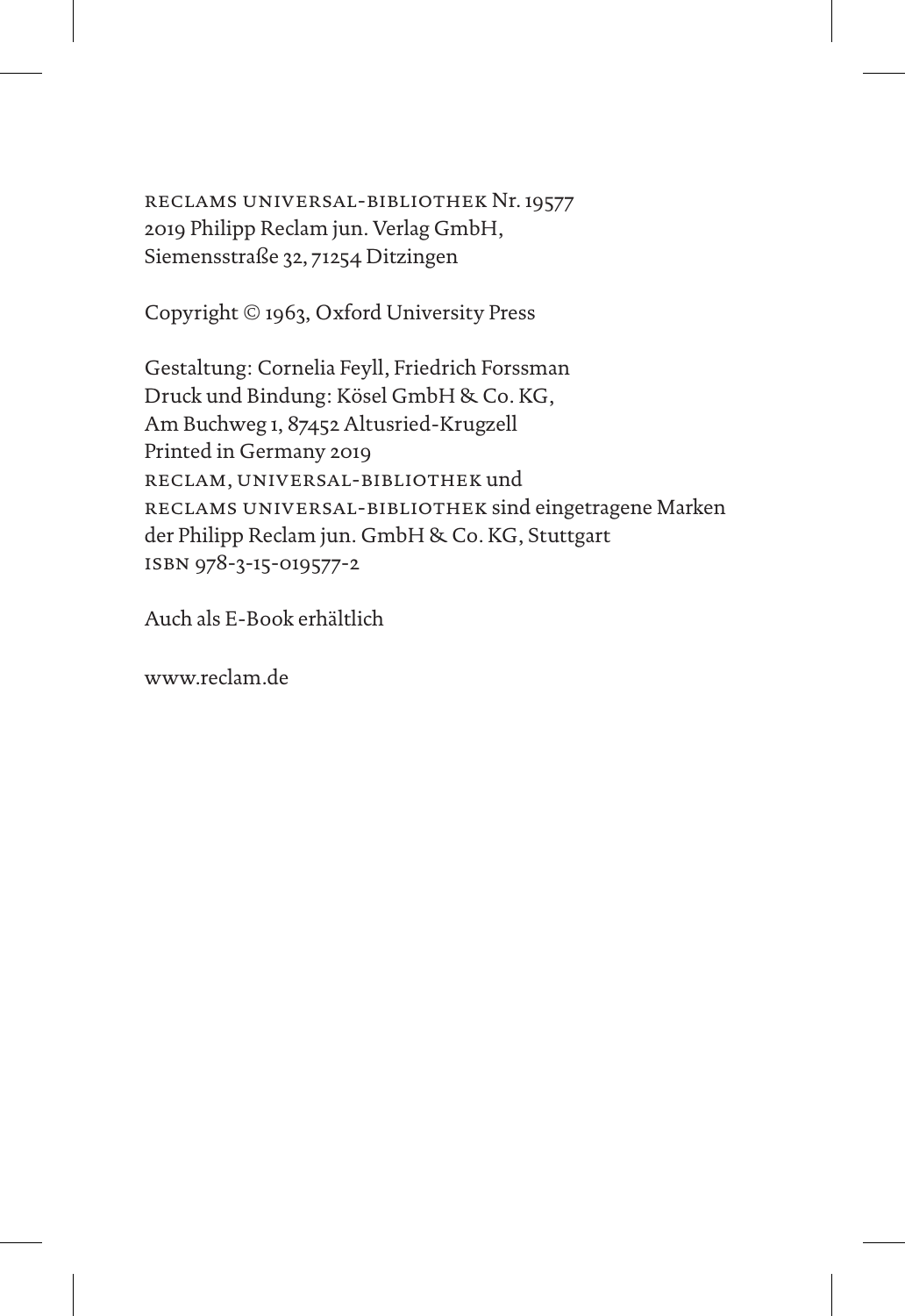Is Justified True Belief Knowledge?

Ist gerechtfertigte, wahre Überzeugung Wissen?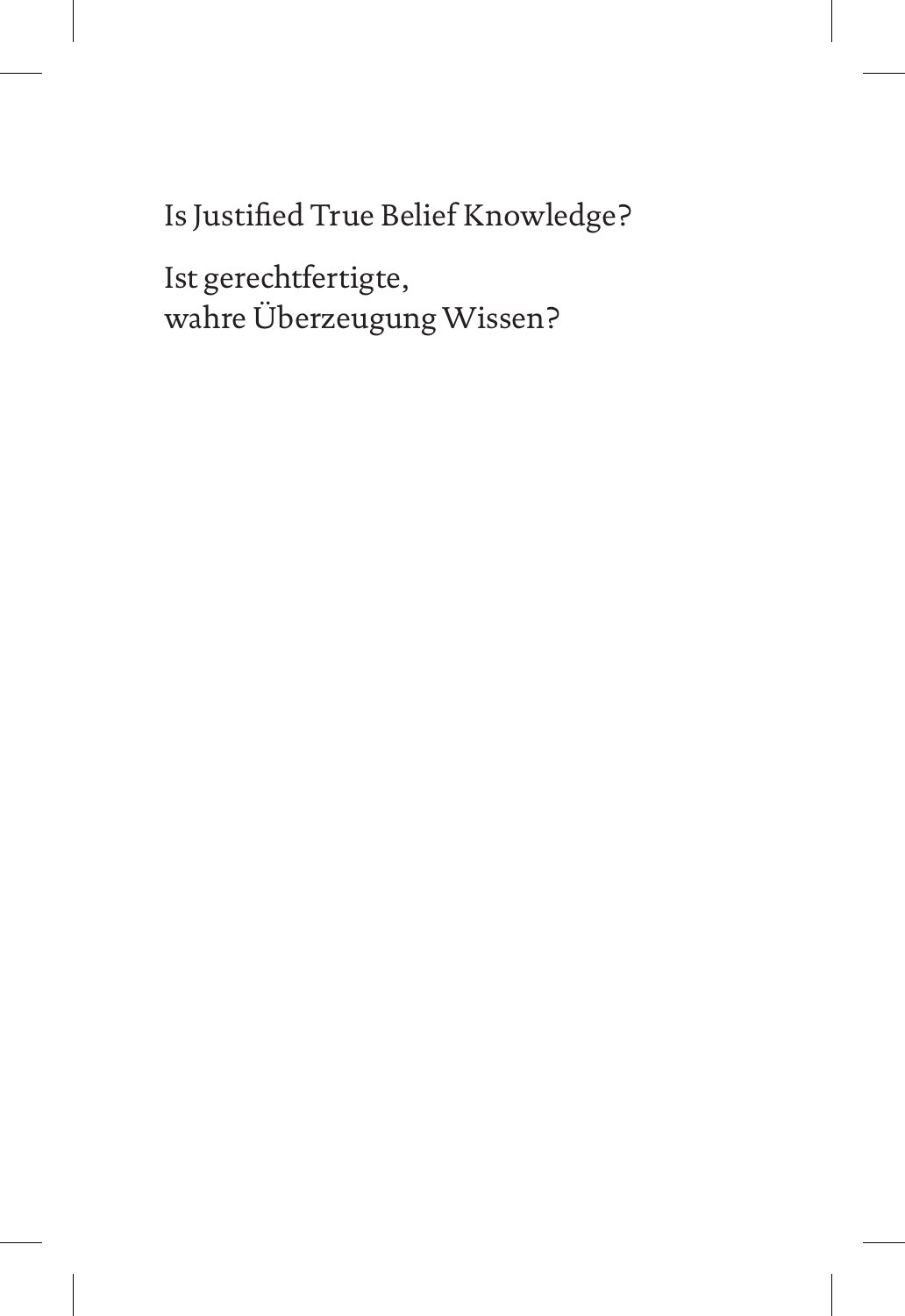# Is Justified True Belief Knowledge?

Various attempts have been made in recent years to state necessary and sufficient conditions for someone's knowing a given proposition. The attempts have often been such that they can be stated in a form similar to the following:<sup>1</sup> 5

- (a) S knows that P
	- *IFF* (i) P is true, (ii) S believes that P, and (iii) S is justified in believing that P. 10

For example, Chisholm has held that the following gives the necessary and sufficient conditions for knowledge:<sup>2</sup>

(b) S knows that P

*IFF* (i) S accepts P,

- (ii) S has adequate evidence for P, and and state of the state of the state of the state of the state of the state of the state of the state of the 15
	- (iii) P is true.

- 1 Plato seems to be considering some such definition at *Theaetetus* 201, and perhaps accepting one at *Meno* 98.
- 2 Roderick M. Chisholm, *Perceiving: a Philosophical Study*, Cornell University Press (Ithaca, New York, 1957), p. 16.
- 6 Is Justified True Belief Knowledge?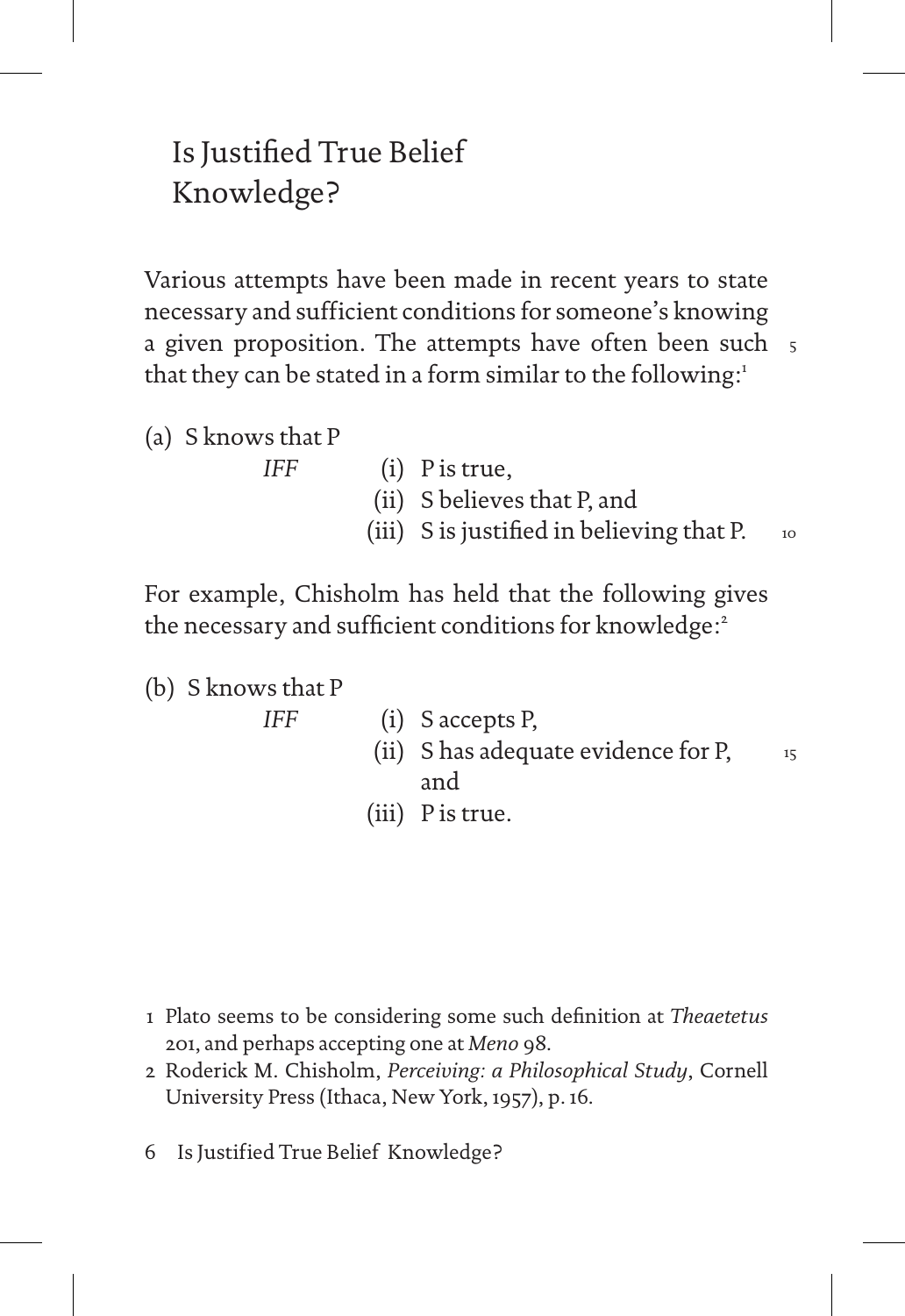## Ist gerechtfertigte, wahre Überzeugung Wissen?

In den letzten Jahren wurden verschiedene Versuche unternommen, notwendige und hinreichende Bedingungen dafür anzugeben, dass jemand eine gegebene Proposition 5 weiß. Die Versuche können häufig auf eine Form ähnlich der folgenden gebracht werden:<sup>1\*</sup>

(a) S weiß, dass P,

10

20

genau dann, wenn (i) P wahr ist,

- (ii) S glaubt, dass P, und
- (iii) S gerechtfertigt darin ist, zu glauben, dass P.

Chisholm hat beispielsweise die Ansicht vertreten, dass die folgende Form notwendige und hinreichende Bedingun-15 gen für Wissen liefert:<sup>2</sup> \*\*

| (b) S weiß, dass P,                  |                                      |
|--------------------------------------|--------------------------------------|
| genau dann, wenn (i) S P akzeptiert, |                                      |
|                                      | (ii) S angemessene Belege für P hat, |
|                                      | und                                  |
|                                      | (iii) P wahr ist.                    |

- 1 Platon scheint eine solche Definition im *Theätet* (201) zu erwägen und im *Menon* (98) eventuell sogar zu akzeptieren.
- 2 Roderick M. Chisholm, *Perceiving: a Philosophical Study*, Cornell University Press (Ithaca, New York, 1957), S. 16.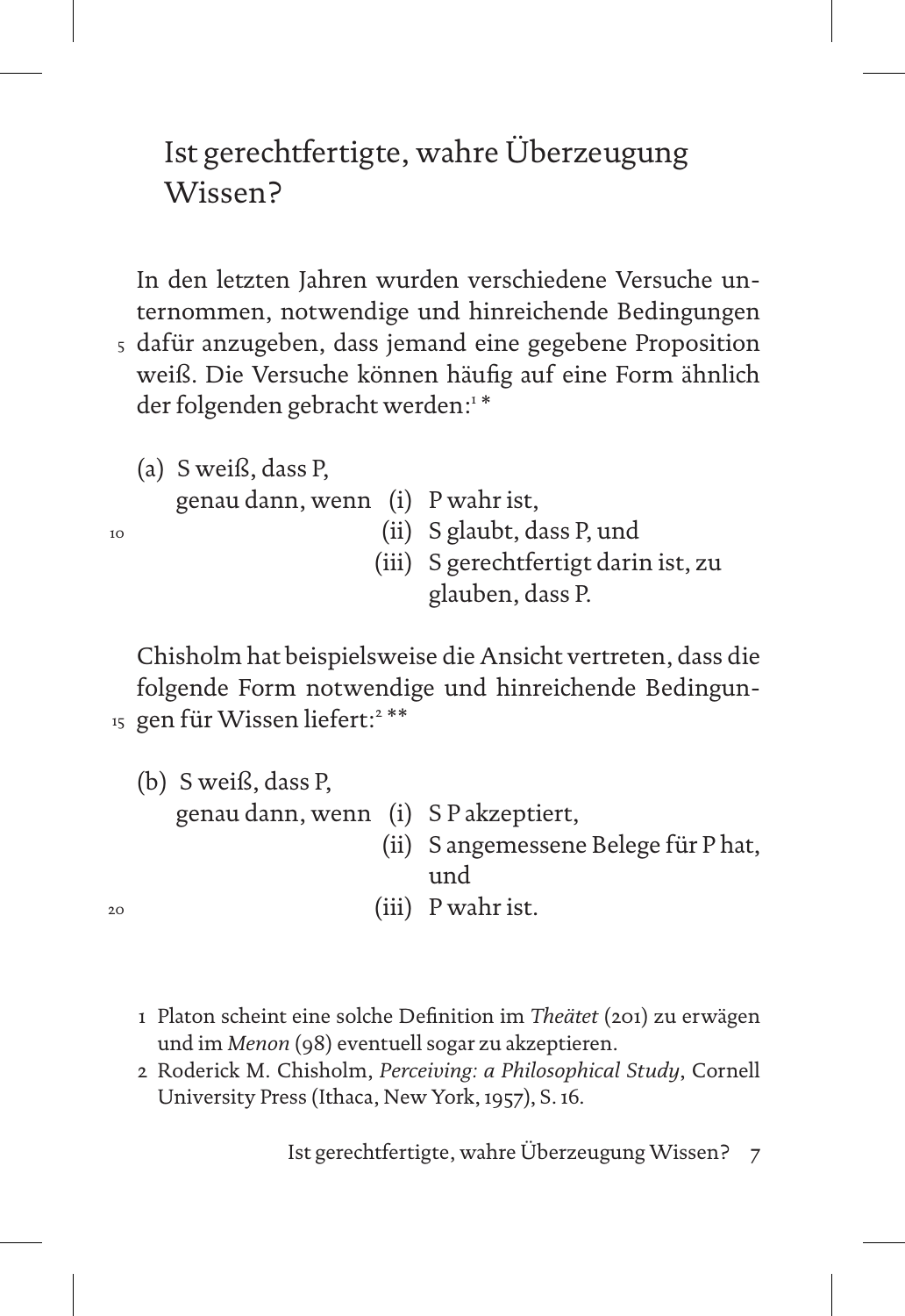Ayer has stated the necessary and sufficient conditions for knowledge as follows:3

(c) S knows that P

- *IFF* (i) P is true,
	- (ii) S is sure that P is true, and

5

(iii) S has the right to be sure

that P is true.

I shall argue that (a) is false in that the conditions stated therein do not constitute a *sufficient* condition for the truth of the proposition that S knows that P. The same argument  $\,$  10  $\,$ will show that (b) and (c) fail if 'has adequate evidence for' or 'has the right to be sure that' is substituted for 'is justified in believing that' throughout.

I shall begin by noting two points. First, in that sense of 'justified' in which S's being justified in believing P is a 15 necessary condition of S's knowing that P, it is possible for a person to be justified in believing a proposition that is in fact false. Secondly, for any proposition P, if S is justified in believing P, and P entails Q, and S deduces Q from P and accepts Q as a result of this deduction, then S is justified in  $\,$  20  $\,$ believing Q. Keeping these two points in mind, I shall now present two cases [122] in which the conditions stated in (a)

- 3 A. J. Ayer, *The Problem of Knowledge*, Macmillan (London, 1956), p. 34.
- 8 Is Justified True Belief Knowledge?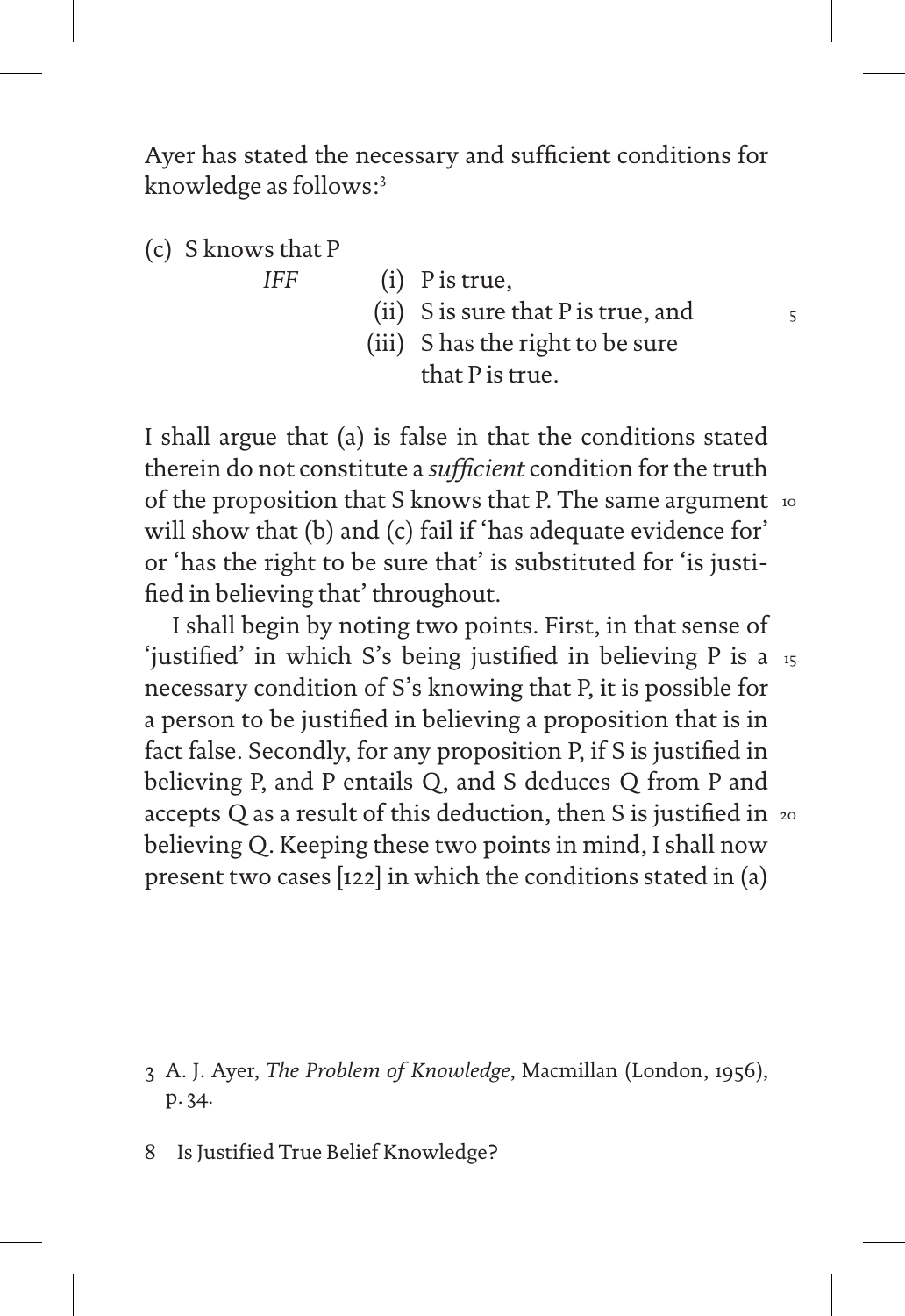Ayer hat die notwendigen und hinreichenden Bedingungen für Wissen wie folgt angegeben:3 \*\*\*

- (c) S weiß, dass P,
	- genau dann, wenn (i) P wahr ist,
- 5
- (ii) S sicher ist, dass P wahr ist, und
- (iii) S das Recht hat, sicher zu sein, dass P wahr ist.

Ich werde dafür argumentieren, dass (a) falsch ist, da die Bedingungen, die hierin genannt werden, keine *hinrei-*10 *chende* Bedingung für die Wahrheit der Proposition, S wisse, dass P, darstellen. Dasselbe Argument wird zeigen, dass (b) und (c) scheitern, wenn man ›hat angemessene Belege für‹ oder ›hat das Recht, sicher zu sein, dass‹ überall durch 15 ›ist gerechtfertigt darin, zu glauben, dass‹ ersetzt.

Ich möchte zunächst auf zwei Punkte hinweisen. Erstens ist es in dem Sinn von ›gerechtfertigt‹, in dem S' Gerechtfertigtsein, P zu glauben, eine notwendige Bedingung ist für S' Wissen, dass P, möglich, dass eine Person darin gerechtfertigt ist, eine tatsächlich falsche Proposition zu 20 glauben. Zweitens gilt für jede Proposition P: Wenn S darin gerechtfertigt ist, P zu glauben, und wenn Q aus P folgt und wenn S sowohl Q aus P ableitet als auch Q als Ergebnis dieser Ableitung akzeptiert, dann ist S darin gerechtfertigt,

Q zu glauben. Vor dem Hintergrund dieser beiden Punkte 25werde ich nun zwei Beispiele vorbringen, [122] in denen die

#### 3 A. J. Ayer, *The Problem of Knowledge*, Macmillan (London, 1956), S. 34.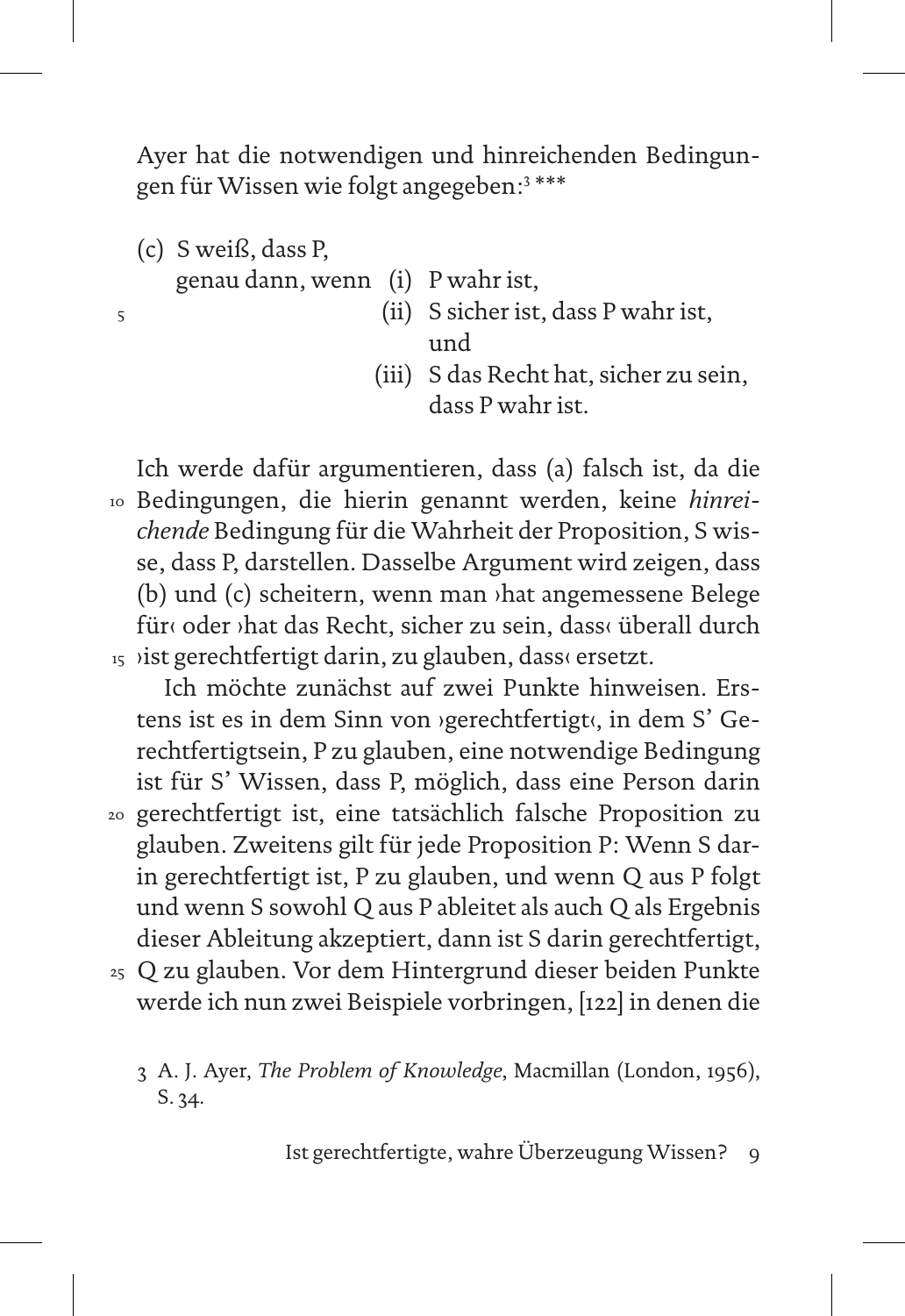are true for some proposition, though it is at the same time false that the person in question knows that proposition.

*Case I:*

Suppose that Smith and Jones have applied for a certain job. And suppose that Smith has strong evidence for the 5 following conjunctive proposition:

(d) Jones is the man who will get the job, and Jones has ten coins in his pocket.

Smith's evidence for (d) might be that the president of the company assured him that Jones would in the end be select-10 ed, and that he, Smith, had counted the coins in Jones's pocket ten minutes ago. Proposition (d) entails:

(e) The man who will get the job has ten coins in his pocket.

Let us suppose that Smith sees the entailment from (d) to  $\,$  15  $\,$ (e), and accepts (e) on the grounds of (d), for which he has strong evidence. In this case, Smith is clearly justified in believing that (e) is true.

But imagine, further, that unknown to Smith, he himself, not Jones, will get the job. And, also, unknown to 20Smith, he himself has ten coins in his pocket. Proposition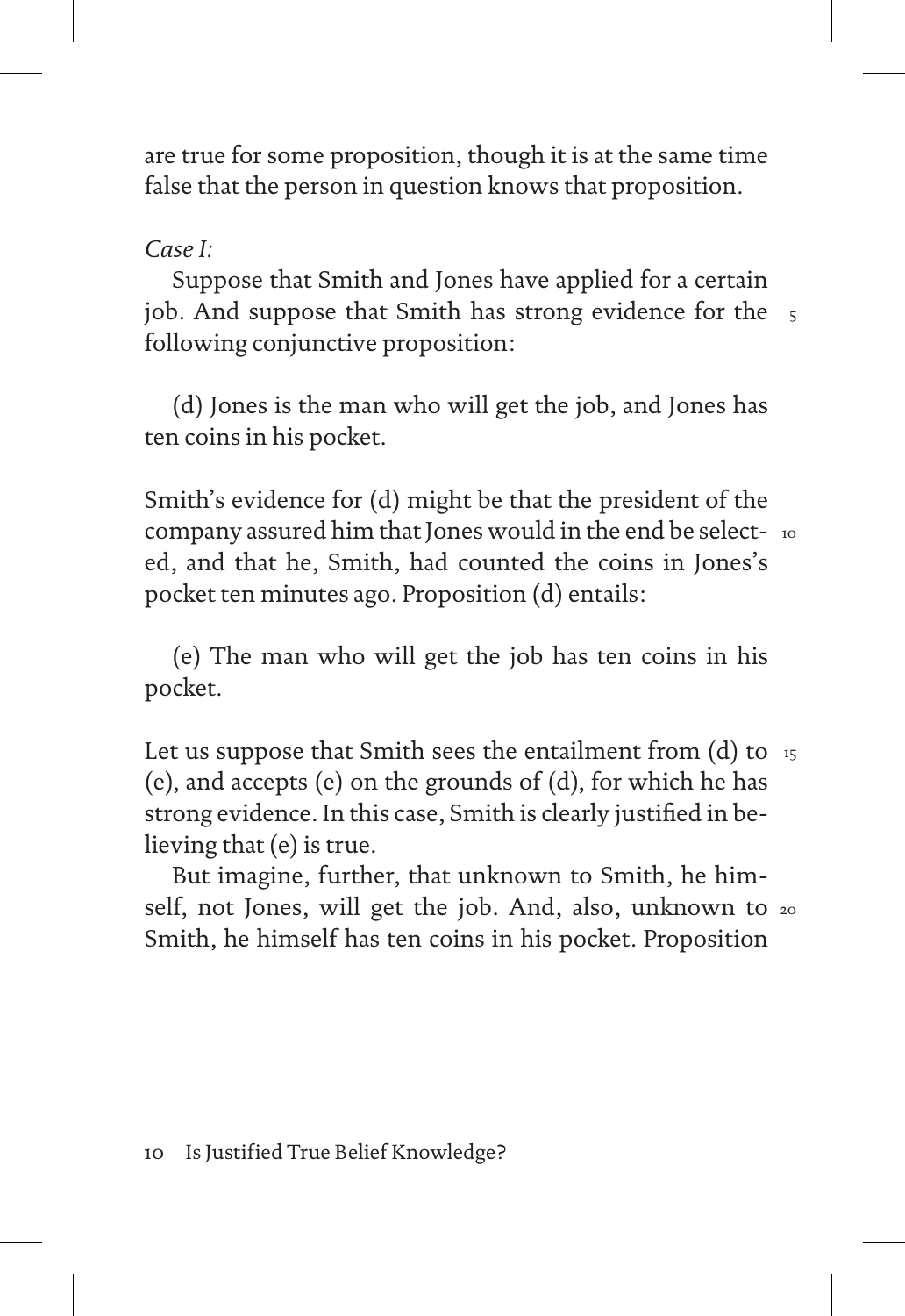in (a) angegebenen Bedingungen für eine bestimmte Proposition erfüllt sind, es jedoch gleichzeitig nicht der Fall ist, dass die fragliche Person jene Proposition weiß.

*Beispiel 1*:

Angenommen, Smith und Jones haben sich auf eine bestimmte Stelle beworben. Und angenommen, Smith habe stichhaltige Belege für die folgende Konjunktion: 5

(d) Jones ist derjenige, der die Stelle bekommen wird, und Jones hat zehn Münzen in seiner Hosentasche.

- Smiths Belege für (d) könnten etwa darin bestehen, dass 10 der Firmenchef ihm versichert hat, Jones werde letztlich ausgewählt werden, und dass er, Smith, vor zehn Minuten die Münzen in Jones' Hosentasche gezählt hat. Aus Satz† (d) folgt:
- (e) Derjenige, der die Stelle bekommen wird, hat zehn Münzen in seiner Hosentasche. 15

Nehmen wir weiter an, dass Smith die Folgerungsbeziehung von (d) zu (e) bemerkt und (e) aufgrund von Satz (d), für den er stichhaltige Belege hat, akzeptiert. In diesem Fall ist Smith offensichtlich darin gerechtfertigt, (e) für wahr zu 20 halten.

Man stelle sich aber außerdem vor, dass Smith selbst, ohne es zu wissen, derjenige ist, der die Stelle bekommen wird, und nicht Jones, und dass darüber hinaus Smith selbst, ebenfalls ohne es zu wissen, zehn Münzen in seiner 25Hosentasche hat. Satz (e) ist dann wahr, obwohl Satz (d),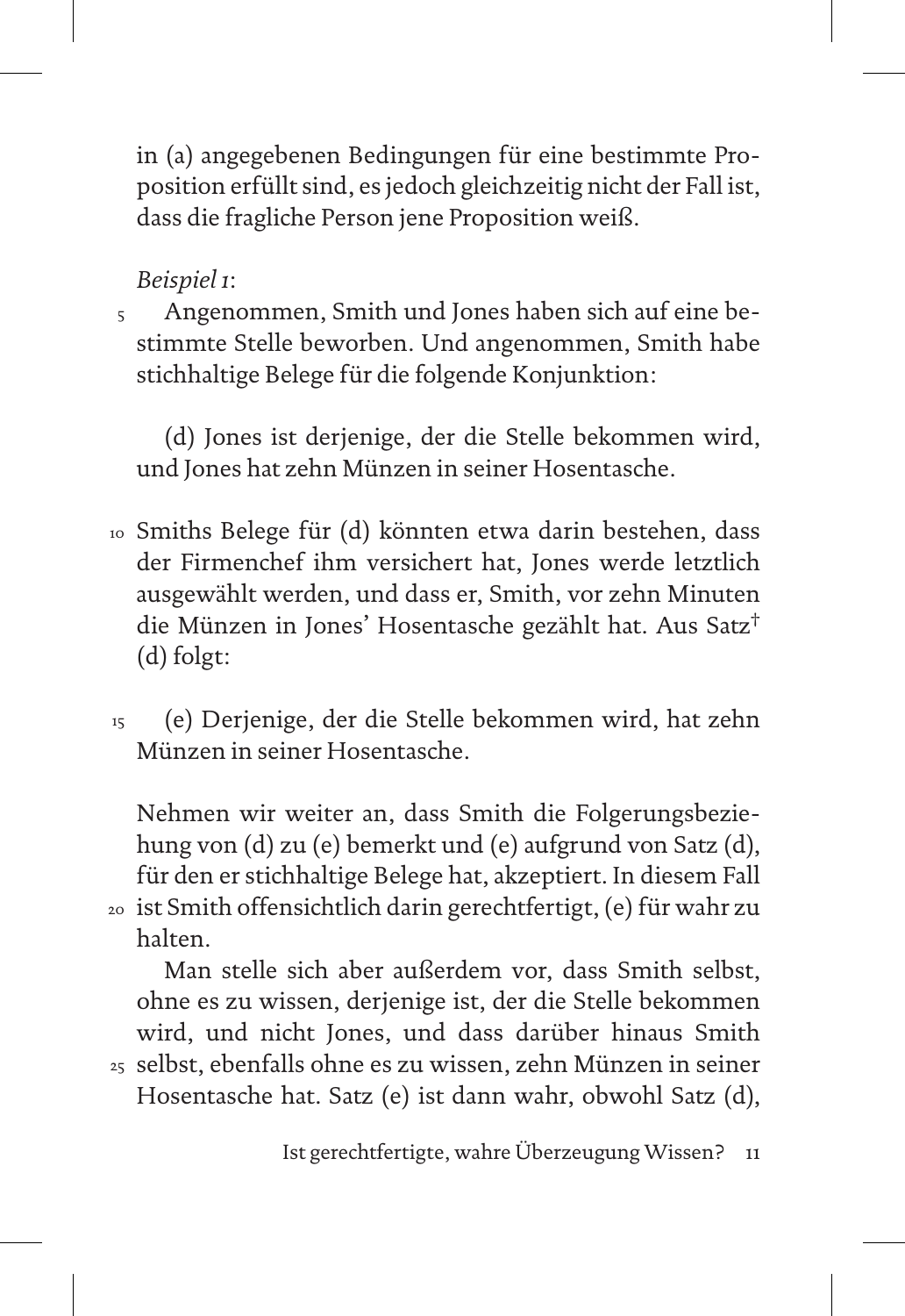(e) is then true, though proposition (d), from which Smith inferred (e), is false. In our example, then, all of the following are true: (*i*) (e) is true, (*ii*) Smith believes that (e) is true, and (*iii*) Smith is justified in believing that (e) is true. But it is equally clear that Smith does not *know* that (e) is true; for 5 (e) is true in virtue of the number of coins in Smith's pocket, while Smith does not know how many coins are in Smith's pocket, and bases his belief in (e) on a count of the coins in Jones's pocket, whom he falsely believes to be the man who will get the job.

### *Case II:*

Let us suppose that Smith has strong evidence for the following proposition:

(f) Jones owns a Ford.

Smith's evidence might be that Jones has at all times in the 15 past within Smith's memory owned a car, and always a Ford, and that Jones has just offered Smith a ride while driving a Ford. Let us imagine, now, that Smith has another friend, Brown, of whose whereabouts he is totally ignorant. Smith selects three place-names quite at random, and 20constructs the following three propositions:

(g) Either Jones owns a Ford, or Brown is in Boston; [123] (h) Either Jones owns a Ford, or Brown is in Barcelona;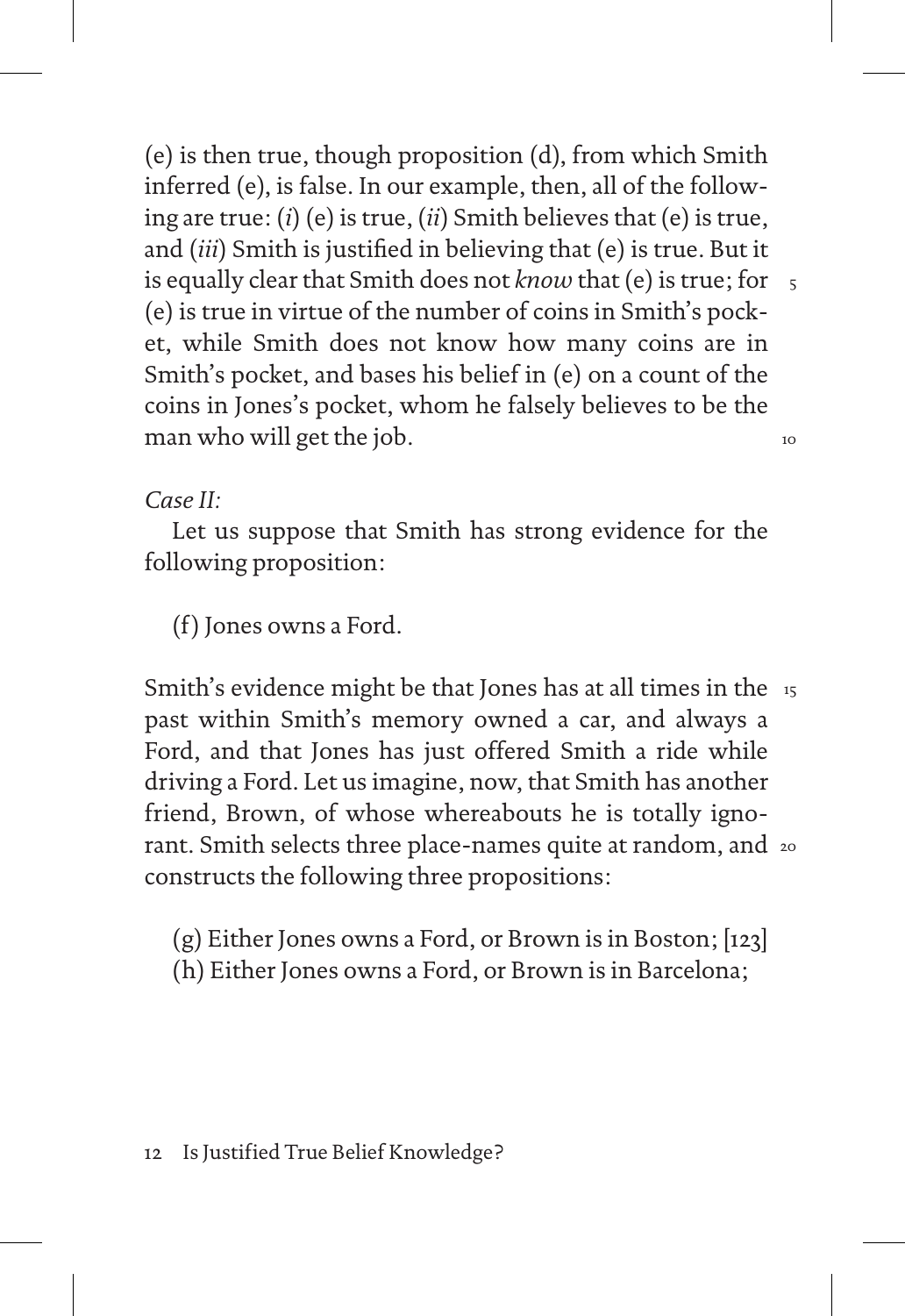aus dem Smith (e) gefolgert hat, falsch ist. In unserem Beispiel ist somit insgesamt Folgendes wahr: *(i)* (e) ist wahr, *(ii)* Smith hält (e) für wahr, und *(iii)* Smith ist darin gerechtfertigt, (e) für wahr zu halten. Aber es ist gleicherma-

- ßen offensichtlich, dass Smith nicht *weiß*, dass (e) wahr ist. 5 Denn (e) ist wahr aufgrund der Anzahl der Münzen in Smiths Hosentasche; Smith hingegen weiß nicht, wie viele Münzen in seiner Hosentasche sind, und stützt seine Überzeugung bezüglich (e) darauf, dass er die Münzen in der
- Hosentasche von Jones gezählt hat, von dem er fälschli-10 cherweise denkt, er werde die Stelle bekommen.

*Beispiel 2*:

Nehmen wir an, Smith habe stichhaltige Belege für folgenden Satz:

#### (f) Jones besitzt einen Ford. 15

Smiths Belege könnten etwa darin bestehen, dass Jones, soweit sich Smith erinnert, bisher immer ein Auto besessen hat, und immer einen Ford, und dass Jones, einen Ford fahrend, vor Kurzem erst Smith angeboten hat, ihn mitzunehmen. Stellen wir uns nun vor, Smith habe einen ande-20 ren Freund, Brown, und habe keine Ahnung, wo dieser sich momentan aufhalte. Smith wählt ziemlich zufällig drei Ortsnamen aus und bildet die folgenden drei Sätze:‡

(g) Jones besitzt einen Ford, oder Brown befindet sich in Boston; [123] 25

(h) Jones besitzt einen Ford, oder Brown befindet sich in Barcelona;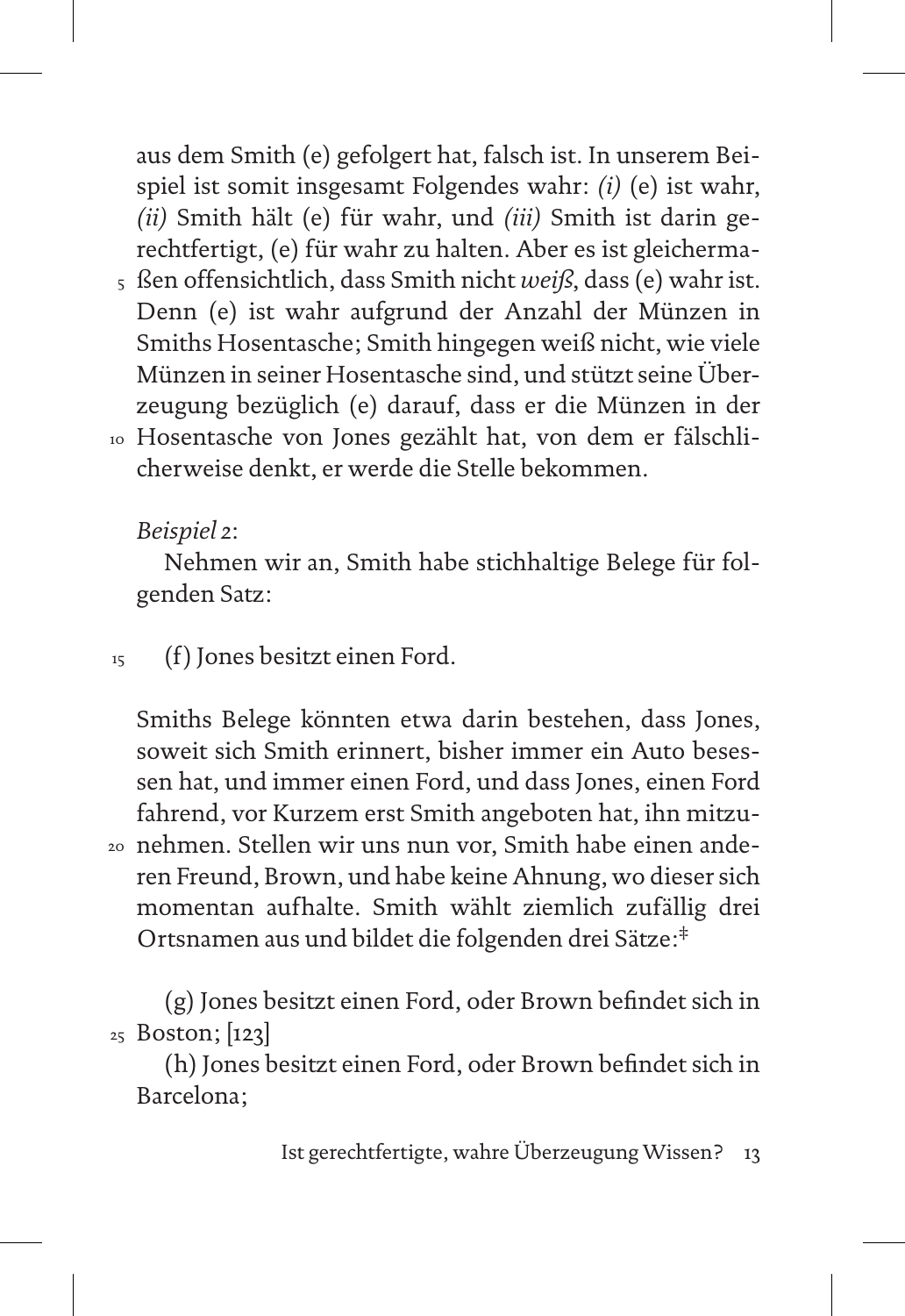(i) Either Jones owns a Ford, or Brown is in Brest-Litovsk.

Each of these propositions is entailed by (f). Imagine that Smith realizes the entailment of each of these propositions he has constructed by  $(f)$ , and proceeds to accept  $(g)$ ,  $(h)$ , and (i) on the basis of (f). Smith has correctly inferred (g), (h), and (i) from a proposition for which he has strong evidence. Smith is therefore completely justified in believing each of these three propositions. Smith, of course, has no idea where Brown is. 5

But imagine now that two further conditions hold. First, Jones does *not* own a Ford, but is at present driving a rented car. And secondly, by the sheerest coincidence, and entirely unknown to Smith, the place mentioned in proposition (h) happens really to be the place where Brown is. If these two 15 conditions hold then Smith does *not* know that (h) is true, even though (*i*) (h) *is* true, (*ii*) Smith does believe that (h) is true, and (*iii*) Smith is justified in believing that (h) is true.

These two examples show that definition (a) does not state a *sufficient* condition for someone's knowing a given 20proposition. The same cases, with appropriate changes, will suffice to show that neither definition (b) nor definition (c) do so either.

#### *Wayne State University*

10